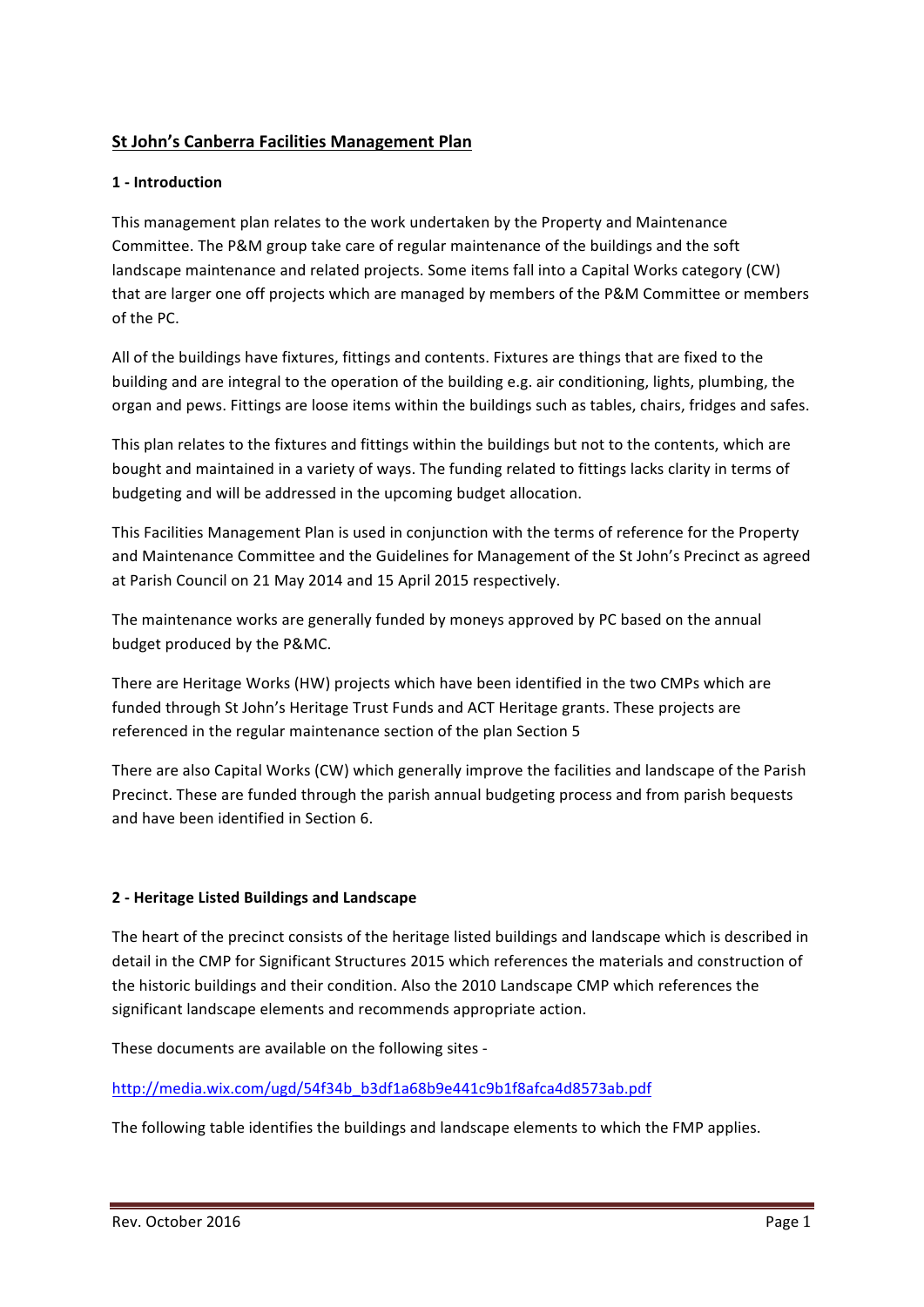| Asset                        | <b>Insured Value</b> | Age           | <b>Comments</b> |
|------------------------------|----------------------|---------------|-----------------|
|                              | If appropriate       |               |                 |
| Church building &            | Valuer               | 170           | Refer CMP BS    |
| Fixtures, fittings and       |                      |               |                 |
| artworks                     |                      |               |                 |
| Schoolhouse Museum           | Valuer               | 170           | Refer CMP BS    |
| Fixtures, fittings and       |                      |               |                 |
| artworks                     |                      |               |                 |
| Rectory and garage and       | \$92,500             | 78            | Refer CMP BS    |
| sheds                        |                      |               |                 |
| <b>Fixtures and fittings</b> |                      |               |                 |
| Lychgates (2)                | Valuer               | <b>Cir 83</b> | Refer CMP BS    |
| East                         |                      |               |                 |
| West                         |                      |               |                 |
| Churchyard Original          | NA                   | 170           | Refer CMP L     |
| Churchyard Extended          |                      | 85            |                 |
| Columbarium 1 and 2          |                      |               |                 |
| Columbarium 3                |                      |               |                 |
| Paths and paved areas        |                      |               |                 |
| Stone walls                  |                      |               |                 |
| Signs and benches            |                      |               |                 |
| Trees bushes hedges          |                      | 135 & 85      |                 |
| and grassed areas            |                      |               |                 |

Remaining Parish Buildings

| Parish Centre                                   | \$3,374,000 | 58      |  |
|-------------------------------------------------|-------------|---------|--|
| St John's Care                                  |             | 5       |  |
| <b>Fixtures and fittings</b>                    |             |         |  |
| Scout Hall                                      | \$300,000   | 40      |  |
| <b>Fixtures and fittings</b>                    |             |         |  |
| Garden Shed                                     | \$12,500    | 5       |  |
| Paths and paved areas                           | <b>NA</b>   | Various |  |
| Bitumen areas                                   | <b>NA</b>   | Various |  |
|                                                 |             |         |  |
| Gravelled areas                                 | <b>NA</b>   | Various |  |
| <b>Trees Bushes hedges</b><br>and grassed areas | <b>NA</b>   | Various |  |
| Signs throughout<br>precinct                    | <b>NA</b>   | Various |  |

# Leased Buildings

| No. 1 Amaroo St              | \$480,000 | 55 |  |
|------------------------------|-----------|----|--|
| <b>Fixtures and fittings</b> |           |    |  |
| No. 7 Amaroo St              | \$287,000 | 55 |  |
| Fixtures and fittings        |           |    |  |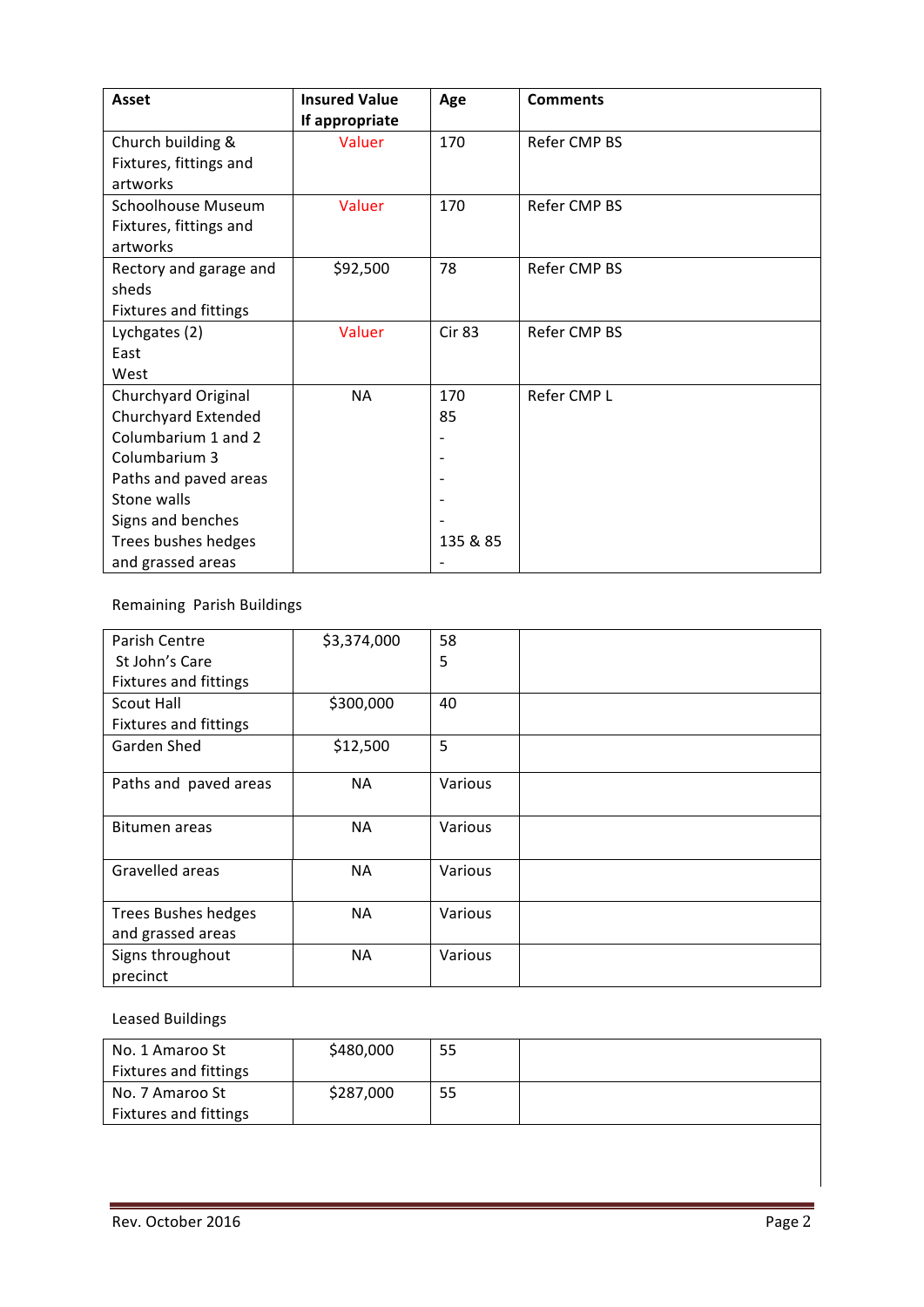#### 3 - The Purpose of Facilities Management Plan

St John's goal in managing its assets is to meet the required level of service in a cost effective manner for present and future parishioners, staff, volunteers and visitors to the site. Further we are responsible for taking into consideration the ACT Heritage guidelines for our heritage listed properties. The volunteers who assist with property and maintenance in the parish undertake work that is within their capacity. Where expert advice is required, professional services are engaged to undertake the work or service.

The key elements of facilities management are to:

- Maintain the assets to a standard acceptable to the Parish Council
- Providing an environment that recognises statutory legislation
- Develop plans to identify work required in advance of costly deterioration
- Identifying future improvements and plan for their implementation
- Monitor utilities costs to identify potential for savings by equipment replacement or by building works.

Maintenance management structure

- The Property and Maintenance committee oversee the process
- Budgetary forecasting is prepared by P&M
- PC determines the availability of funds
- Work is prioritised within the approved budget
- Planned action/ responsive action is undertaken by authorised personnel of P&M

#### **4 - Methodologies**

Routine Maintenance - This is regular, on-ongoing and sufficient to keep assets fully functional.

This planned maintenance and repair work requires inspections and assessment.

This maintenance can be short or long term and programmed to fit available funding.

Examples of this type of maintenance are hedge clipping, temporary car park gravel spreading, organ tuning and cleaning, painting externally and internally.

Reactive Maintenance - This is unplanned and carried out in response to events such as breakages and breakdowns. However it is planned for, in part, by making allowances in the annual maintenance budgets.

Examples of this regular type of maintenance are lights blowing and tree limbs falling and furniture waring out and breaking.

However it can also be an unanticipated event. This requires forward financial planning to ensure repairs can be made before serious damage takes place.

Examples of this type of event are breakages, blockages or leaks. Any of which, if unattended to, can cause seriously expensive repair work. Similarly fridges and microwaves can break down without any warning.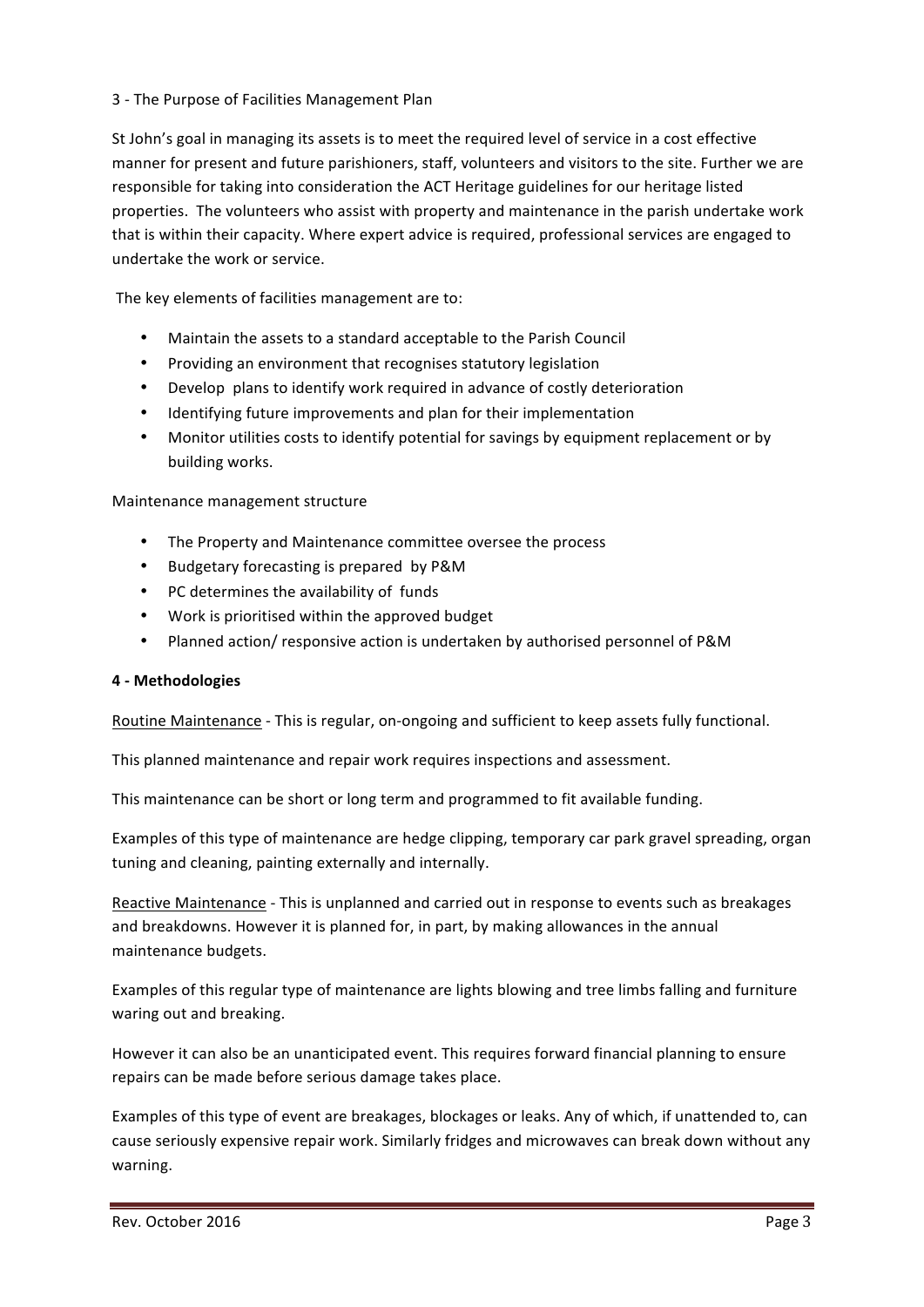#### Basic building maintenance information on file

- Contacts and out-sourcing register
- Plans register and plans
- Lease register
- Asbestos register

#### Process

Regular programmed inspections are undertaken of all the facilities in order to compile six monthly reports for the Parish Council. These reports are the basis of the annual budget submission which determine the priorities and capacity of the P&M Committee to undertake these works.

The Wardens annual inspection allows the scope of work to be undertaken to be prioritised.

#### **5 - Building Maintenance**

General day to day maintenance is a matter of common sense and organisation. Regular cleaning is organised by the parish either by volunteers or contractors. This is not part of the P&M work and not part of this FMP. Building maintenance is generally of a more major and costly nature.

The following is a summary of maintenance on a building by building basis.

#### **The Church**

| <b>Element</b>                       | <b>Works</b>                                | <b>Action</b>                                            | <b>Priority</b>                       |  |  |  |
|--------------------------------------|---------------------------------------------|----------------------------------------------------------|---------------------------------------|--|--|--|
| Exterior                             |                                             |                                                          |                                       |  |  |  |
| Roofs                                | Check for displaced<br>tiles and shingles   | Engage specialist<br>contractor                          | As required                           |  |  |  |
| Roof restoration HW                  | Replace asbestos slates                     | Document works<br>required for tender                    | Medium term for<br>completion in 2020 |  |  |  |
| Stonework                            | Check condition                             | Record deterioration                                     | Ongoing                               |  |  |  |
| Stonework HW                         | Replace deteriorating<br>stone and pointing | Apply for grants and<br>engage contractor                | Ongoing                               |  |  |  |
| Windows                              | Check condition                             | Apply for grants if<br>required and engage<br>contractor | Ongoing                               |  |  |  |
| Window protection                    | Replace some<br>protective screens          | Apply for grants and<br>engage contractor                | Medium term<br>Not critical           |  |  |  |
| Side Chapel walls HW                 | Install damp proofing<br>membrane           | Document works<br>required for tender                    | Medium term                           |  |  |  |
| Exterior timber,<br>window and doors | Repaint                                     | Document works<br>required for tender                    | Medium term                           |  |  |  |
| <b>Gutters and downpipes</b>         | Inspect for debris                          | Engage specialist<br>contractor to clear                 | Ongoing                               |  |  |  |
| Perimeter paving                     | Inspect                                     | Respond as necessary                                     | Ongoing                               |  |  |  |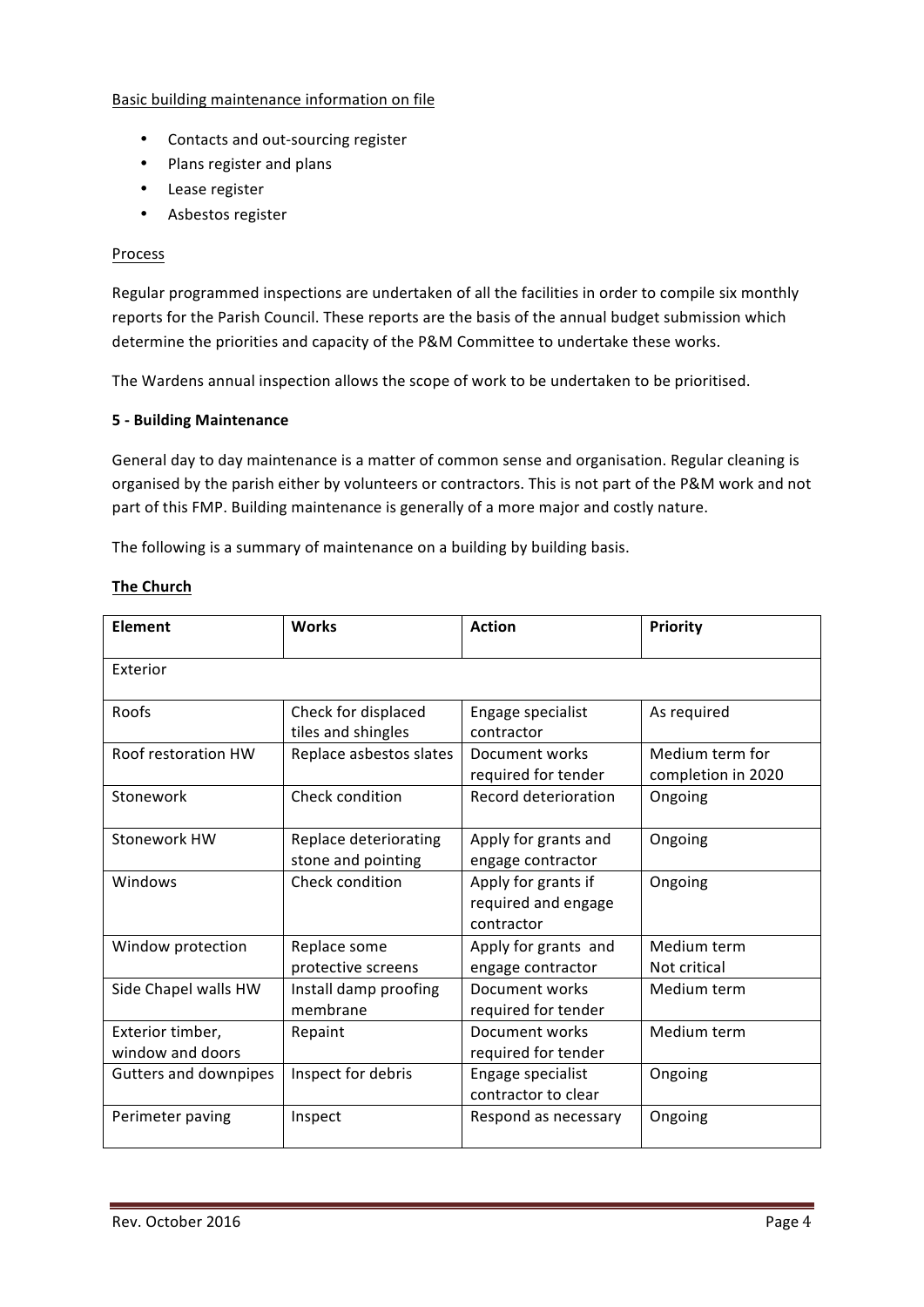| Interior                               |                                              |                                       |                    |
|----------------------------------------|----------------------------------------------|---------------------------------------|--------------------|
| Structure                              | Monitor cracking                             | Respond as necessary                  | Ongoing            |
| Floors / tiles                         | Inspect for stability<br>and wear            | Respond as necessary                  | Ongoing            |
| Carpets                                | Inspect for condition<br>and wear            | Respond as necessary                  | Ongoing            |
| Interior timber<br>panelling and doors | Inspect for condition<br>and wear            | Respond as necessary                  | Ongoing            |
| Wall finishes                          | Inspect for condition<br>Paint when required | Document works<br>required for tender | <b>Medium Term</b> |
| Pews                                   | Inspect for condition<br>and wear            | Respond as necessary                  | Ongoing            |
| Pulpit                                 | Inspect for condition<br>and wear            | Respond as necessary                  | Ongoing            |
| Alter                                  | Inspect for condition<br>and wear            | Respond as necessary                  | Ongoing            |
| Alter rails                            | Inspect for condition<br>and wear            | Respond as necessary                  | Ongoing            |
| Cupboards                              | Inspect for condition<br>and wear            | Respond as necessary                  | Ongoing            |
| Organ                                  | Service and repair                           | Engage contractor                     | Ongoing            |
| Electrical                             | Monitor effectiveness                        | Respond as necessary                  | Ongoing            |
| Lighting                               | Replace lighting                             | Engage contractor                     | Ongoing            |
| <b>Lighting HW</b>                     | Replace chancel<br>lighting                  | Document works<br>required for tender | Ongoing            |
| Heating systems                        | <b>Monitor effectiveness</b>                 | Respond as necessary                  | Ongoing            |
| Sound system                           | Monitor performance                          | Respond as necessary                  | Ongoing            |
| Piano                                  | Monitor performance                          | Respond as necessary                  | Ongoing            |
| Chairs                                 | Inspect for condition<br>and wear            | Respond as necessary                  | Ongoing            |

| General maintenance |         |                   |  |
|---------------------|---------|-------------------|--|
| Pest inspection     | Inspect | Engage contractor |  |
| High level cleaning | Inspect | Engage contractor |  |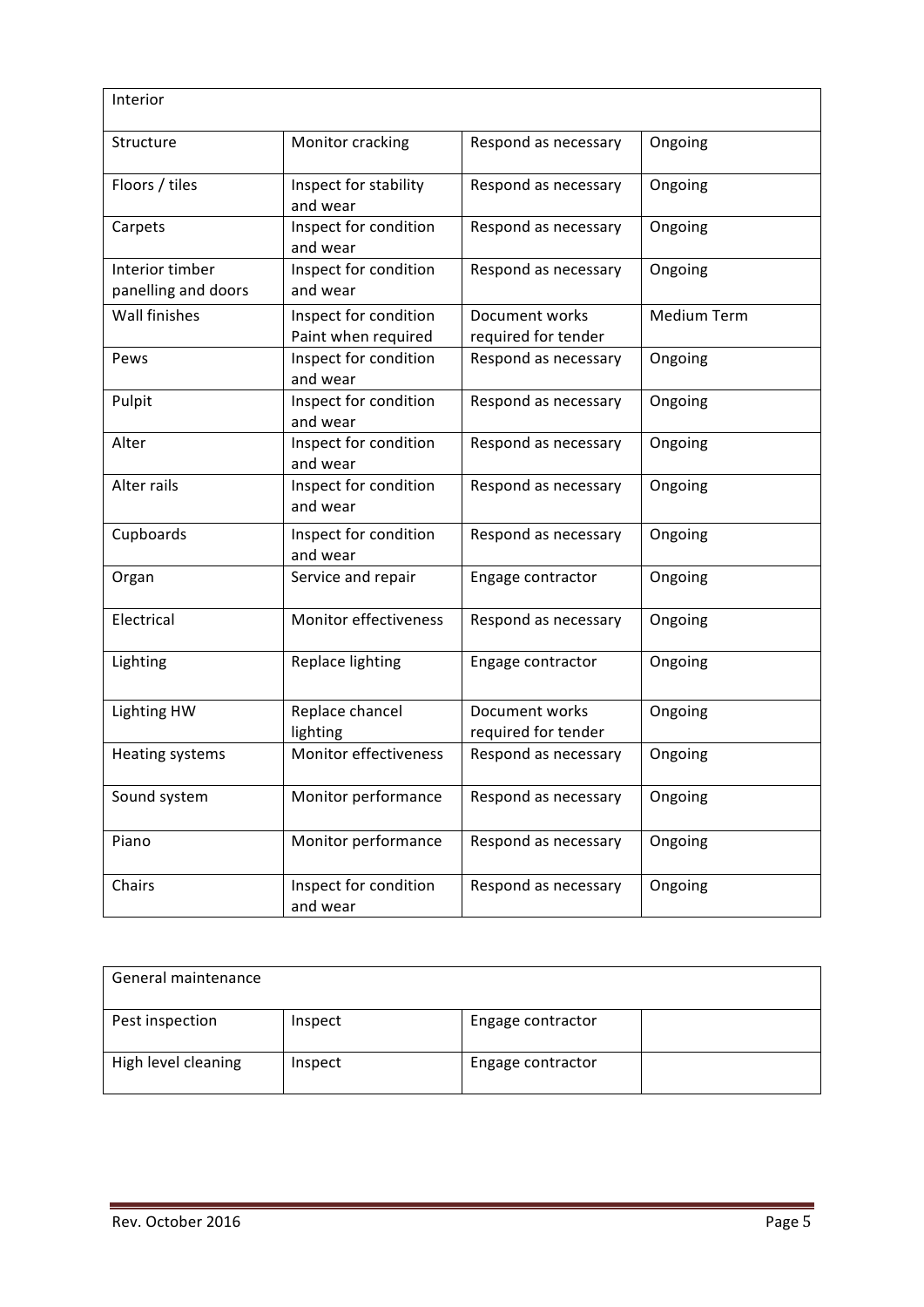#### **The School House**

The schoolhouse committee undertakes all maintenance relating to the school house and walled external area and reports to the PC separately.

#### **St John's Care**

The St John's Care committee undertakes all maintenance relating to the facilities and fenced area and reports to the PC separately.

#### **The Lychgates**

General inspections of the lychgates take place periodically. Specific works required are identified as follows.

| Element             | <b>Works</b>                                                 | <b>Action</b>               | <b>Priority</b> |
|---------------------|--------------------------------------------------------------|-----------------------------|-----------------|
| Roof HW             | Replace shingles                                             | Prepare grant<br>submission | Short term      |
| Structure timber HW | Repair/replace<br>structural timbers                         | Prepare grant<br>submission | Short term      |
| Stonework HW        | Rebuild eastern<br>stonework and point<br>walls to both gate | Prepare grant<br>submission | Short term      |
| Gates and seats     | Repair / replace<br>structural timbers                       | Prepare grant<br>submission | Short term      |

#### **The Rectory**

General inspections of the Rectory take place periodically and the Rector advises of issues as they arise.

| Element        | <b>Works</b>                 | <b>Action</b>               | Priority             |
|----------------|------------------------------|-----------------------------|----------------------|
| Exterior       |                              |                             |                      |
| Roof           | Check for displaced<br>tiles | Call contractor             | As required          |
| Veranda        | Re roof the veranda          | Prepare grant<br>submission | Short to medium term |
| External walls | Check condition              | Patch render and paint      | Medium term          |
| Gutters        | Clear regularly              | Call contractor             | As required          |

| <b>Interior</b> |                                   |                      |             |
|-----------------|-----------------------------------|----------------------|-------------|
| Structure       | Check for leaks and<br>cracking   | Render and paint     | As required |
| Floor finishes  | Inspect for condition<br>and wear | Respond as necessary | As required |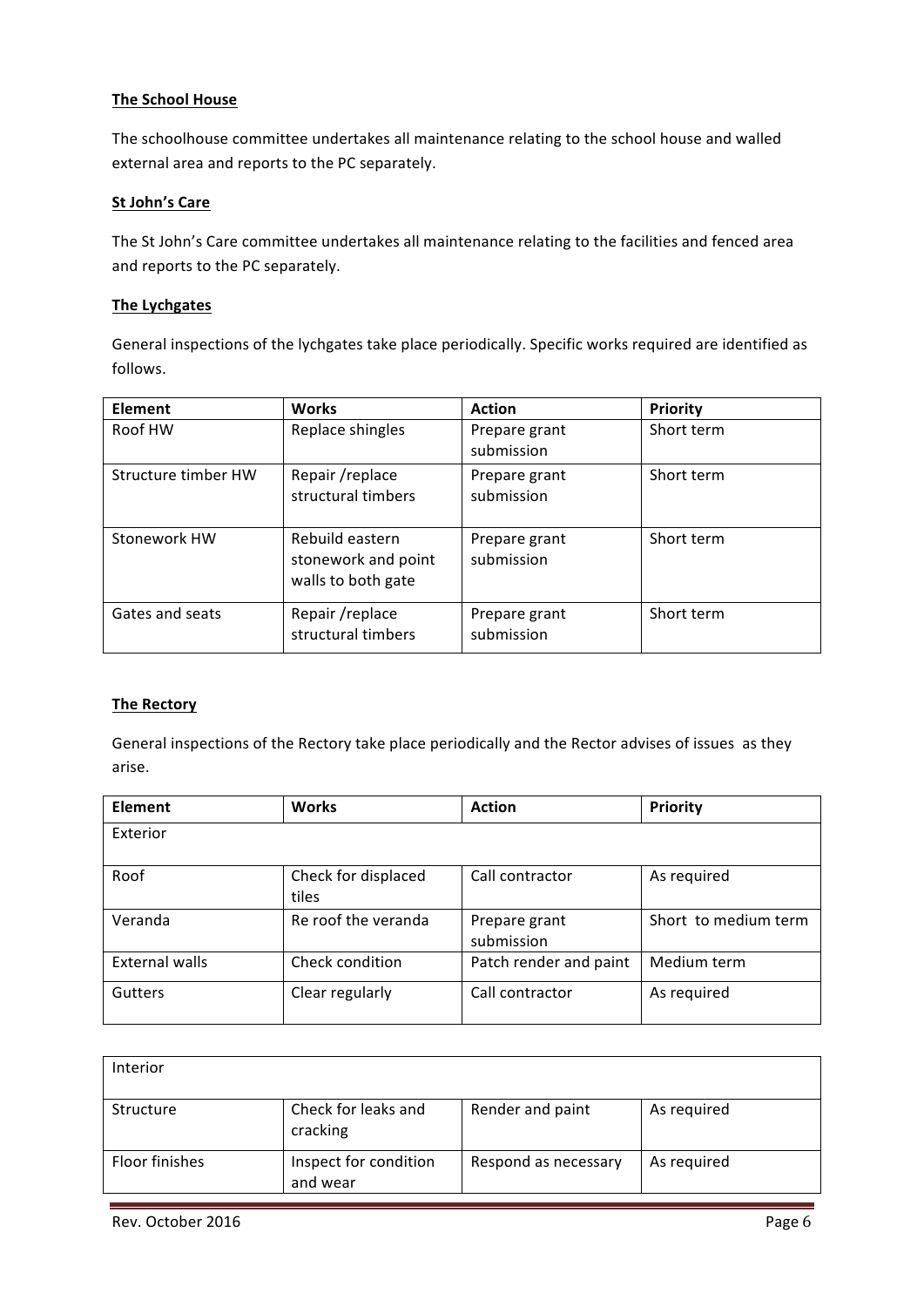| Joinery and cabinetry | Inspect for condition<br>and wear | Respond as necessary | As required |
|-----------------------|-----------------------------------|----------------------|-------------|
| Electrical            | Monitor effectiveness             | Call contractor      | As required |
| Lighting              | <b>Monitor effectiveness</b>      | Call contractor      | As required |
| Heating systems       | <b>Monitor effectiveness</b>      | Call contractor      | As required |
| Plumbing              | Monitor effectiveness             | Call contractor      | As required |
| Furniture             | Inspect for condition<br>and wear | Respond as necessary | As required |
| White goods           | Inspect for condition<br>and wear | Respond as necessary | As required |

## **Parish Centre**

General inspections of the Parish Centre take place periodically.

| Element                   | <b>Works</b>                                                    | <b>Action</b>                                  | Priority                        |
|---------------------------|-----------------------------------------------------------------|------------------------------------------------|---------------------------------|
| Exterior                  |                                                                 |                                                |                                 |
| Roof                      | Check for displaced<br>tiles                                    | Determine the scope<br>of work if any          | As required                     |
| Glazing                   | Check for broken glass<br>Check for broken<br>catches and locks | Call glaziers<br>Replace                       | As required<br>As required      |
| Doors                     | Check for broken<br>catches and locks                           | Replace                                        | As required                     |
| <b>External Paintwork</b> | Check condition                                                 | Call tenders to repaint                        | Short to medium term            |
| Paving                    | Maintain trafficable<br>surfaces                                | Inspect regularly and<br>rectify uneven paving | Short to medium term<br>ongoing |

| Interior general      |                                   |                      |             |
|-----------------------|-----------------------------------|----------------------|-------------|
| Structure             | Check for leaks and<br>cracking   | Render and paint     | As required |
| <b>Floor finishes</b> | Inspect for condition<br>and wear | Respond as necessary | As required |
| Joinery               | Inspect for condition<br>and wear | Respond as necessary | As required |
| Curtains and blinds   | Inspect for condition<br>and wear | Respond as necessary | As required |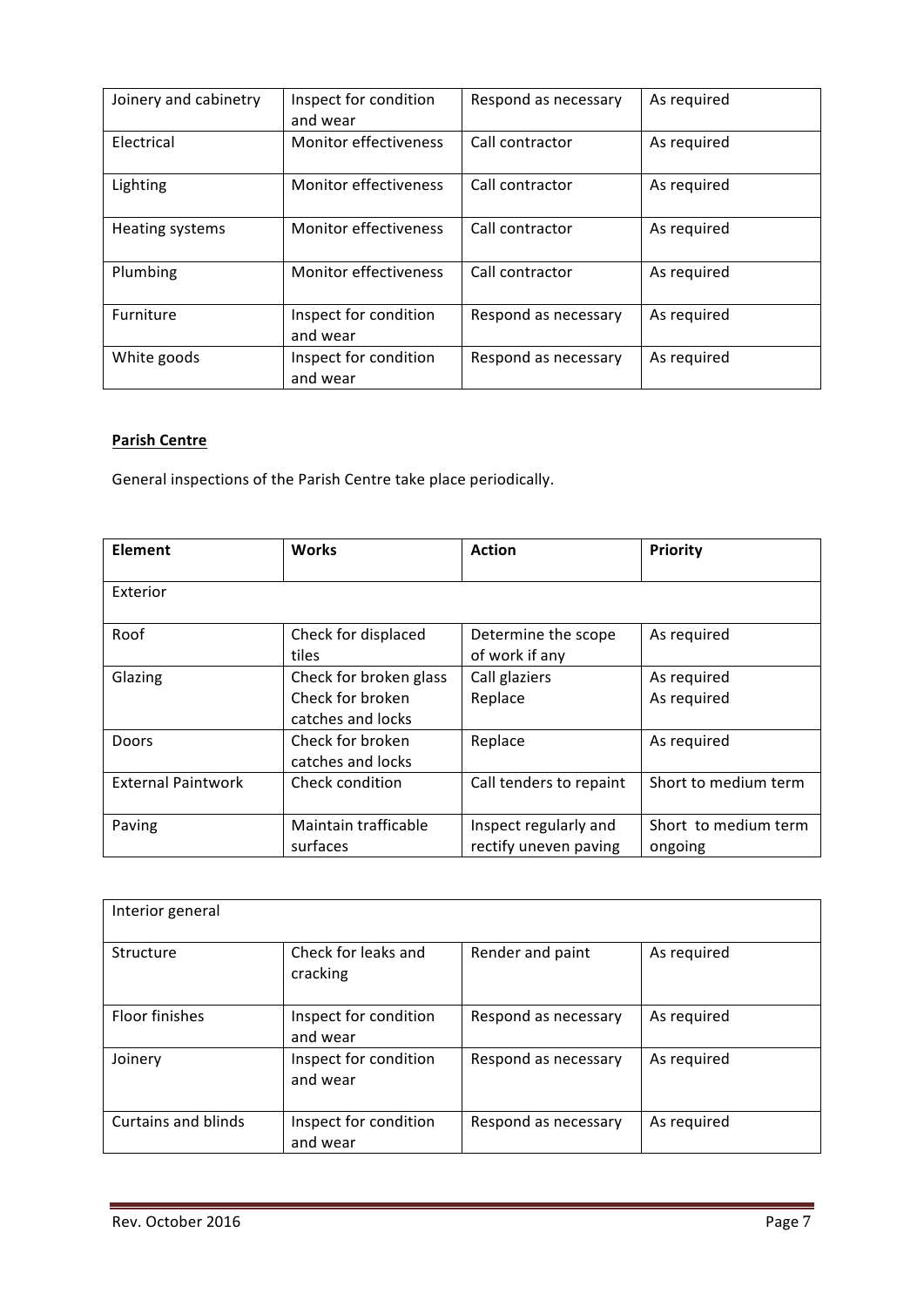| Electrical          | Monitor effectiveness                                                                       | Call contractor                                                                      | As required          |
|---------------------|---------------------------------------------------------------------------------------------|--------------------------------------------------------------------------------------|----------------------|
| Lighting            | Monitor effectiveness                                                                       | Call contractor                                                                      | As required          |
| Heating systems     | Monitor effectiveness                                                                       | Call contractor                                                                      | As required          |
| Plumbing            | <b>Monitor effectiveness</b>                                                                | Call contractor                                                                      | As required          |
| Furniture           | Inspect for condition<br>and wear                                                           | Respond as necessary                                                                 | As required          |
| White goods         | Inspect for condition<br>and wear                                                           | Respond as necessary                                                                 | As required          |
| Interior specific   |                                                                                             |                                                                                      |                      |
| Hall                | General refurbishment<br>required                                                           | PC to determine scope                                                                | Medium               |
| <b>Hall Heating</b> | Replace heating plant                                                                       | Replaced 2016                                                                        | Current              |
|                     | Establish service<br>procedure for the<br>heating plant                                     |                                                                                      | Current              |
| Robertson room      | General refurbishment<br>Painting<br>Lighting<br>Carpet                                     | Recall tenders when<br>work is imminent<br><b>Environment Comm.</b><br>Obtain quotes | Short to medium term |
| Kitchen             | General refurbishment<br>required                                                           | Document and budget<br>Replace as necessary                                          | Short to medium term |
| Offices             | Replace hollow core<br>doors with solid core.<br>Relocate entry door<br>and replace glazing | Recall tenders when<br>work is imminent<br>Document and budget                       | Medium term          |

## **Landscape**

| Element                   | Works                                         | Action         | Priority                        |
|---------------------------|-----------------------------------------------|----------------|---------------------------------|
| 1880 trees<br>maintenance | Trim dead branches                            | Call quotation | Short to medium term<br>ongoing |
| 1880 trees removal        | Fell dead and<br>dangerous trees              | Call quotation | Short to medium term<br>ongoing |
| 1880 trees<br>replacement | Plant new replacement<br>trees if appropriate | Call quotation | Short to medium term<br>ongoing |

| Element                   |                    |                |                                 |
|---------------------------|--------------------|----------------|---------------------------------|
| 1930 trees<br>maintenance | Trim dead branches | Call quotation | Short to medium term<br>ongoing |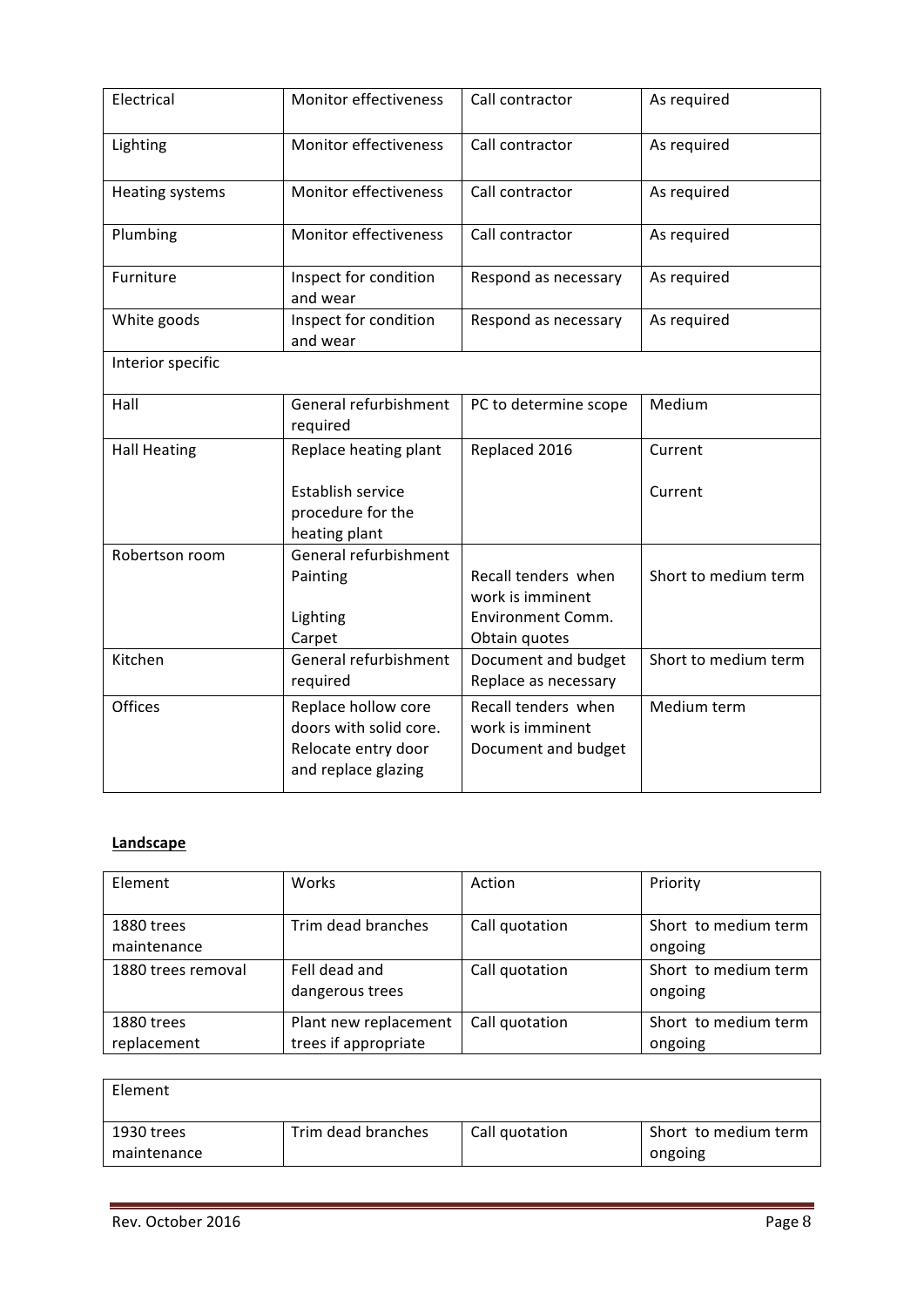| 1930 trees removal | Fell dead and<br>dangerous trees | Call quotation | Short to medium term<br>ongoing |
|--------------------|----------------------------------|----------------|---------------------------------|
| 1930 trees         | Plant new replacement            | Call quotation | Short to medium term            |
| replacement        | trees if appropriate             |                | ongoing                         |

| Element                             |                           |                     |                      |
|-------------------------------------|---------------------------|---------------------|----------------------|
| 1930 heritage hedges<br>maintenance | Trim hedges               | Time based contract | Ongoing annual cut   |
| 1930 heritage hedge                 | Pull out dead and         | Plant replacement   | Short to medium term |
| removal                             | dying bushes              | bushes              | ongoing              |
| 1930 heritage hedge                 | Install irrigation system | Call quotation      | Short to medium term |
| long term maintenance               | In part or whole          |                     | ongoing              |

| Element                   |                                               |                                 |                                 |
|---------------------------|-----------------------------------------------|---------------------------------|---------------------------------|
| Other tree<br>maintenance | Trim dead branches                            | Call quotation                  | Short to medium term<br>ongoing |
| Other tree removal        | Fell dead and<br>dangerous trees              | Call quotation                  | Short to medium term<br>ongoing |
| Other tree<br>replacement | Plant new replacement<br>trees if appropriate | Call quotation                  | Short to medium term<br>ongoing |
| Lawns                     | Maintain                                      | Irrigate, mow, weed<br>and feed | Ongoing                         |

## **Elements within the Landscaped areas**

| Element                   | Works                                  | Action                                                       | Priority                        |
|---------------------------|----------------------------------------|--------------------------------------------------------------|---------------------------------|
| Columbaria 1 2 & 3        | Maintain the integrity<br>of the walls | Inspect regularly and<br>rectify deteriorating<br>stone work | Ongoing                         |
| Columbaria 1 2 & 3        | The columbaria<br>plaques              | Hon. Administrator of<br>the Churchyard                      |                                 |
| Graves                    | As required                            | Hon. Administrator of<br>the Churchyard                      |                                 |
| Paving                    | Maintain trafficable<br>surfaces       | Inspect regularly and<br>rectify uneven paving               | Short to medium term<br>ongoing |
| Stone walls               | Maintain the integrity<br>of the walls | Inspect regularly and<br>rectify deteriorating<br>stone work | Ongoing                         |
| Signage                   | Check for legibility and<br>accuracy   | Replace as required<br>by trades people or<br>volunteer      | Ongoing                         |
| <b>Benches</b>            | Check condition                        | Paint, stain and repair                                      | Ongoing                         |
| <b>Irrigation Systems</b> | Check condition                        | Replace as required<br>by trades people                      | Ongoing                         |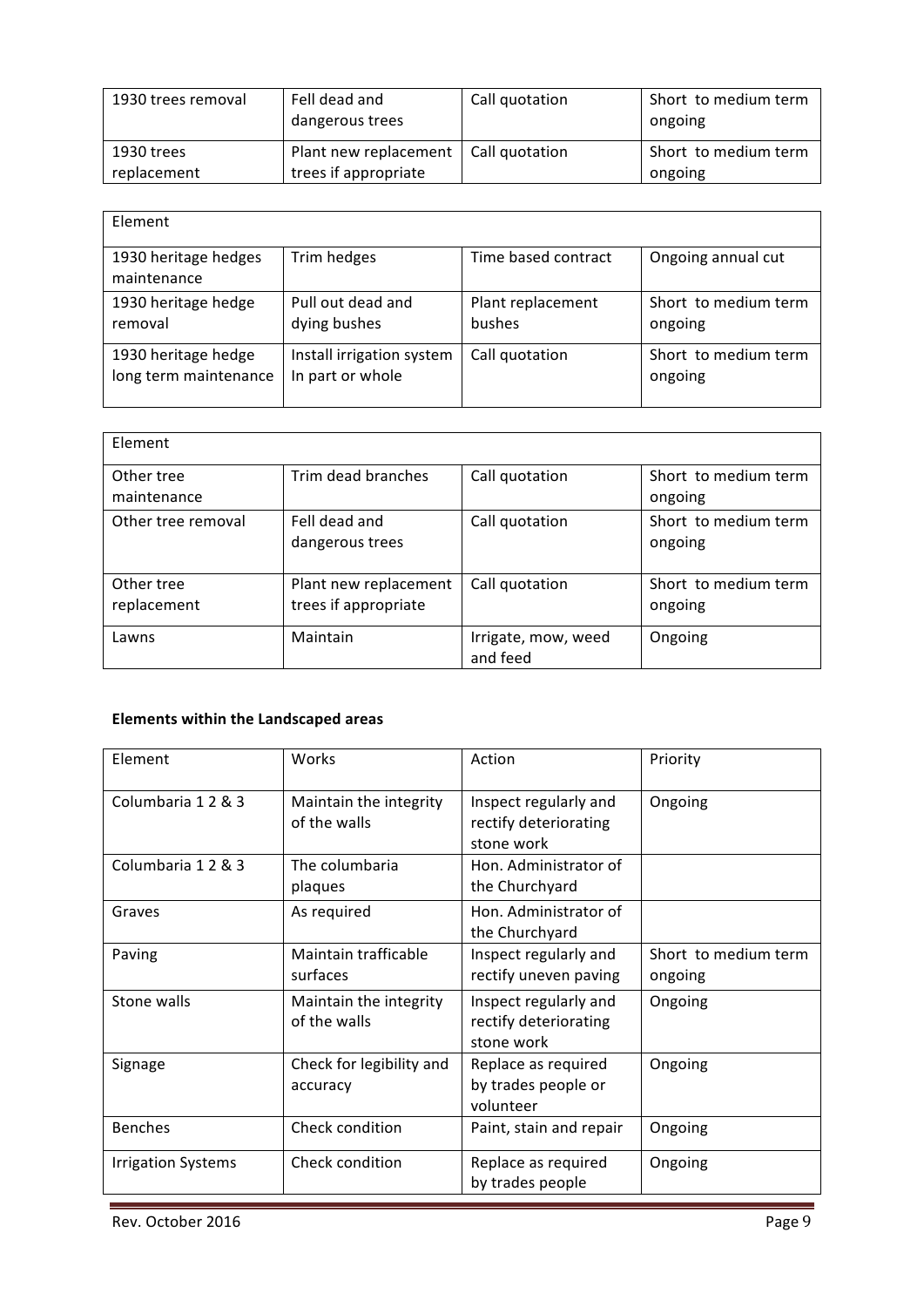# **Scout Hall**

| <b>Element</b>            | <b>Works</b>                                               | <b>Action</b>                                  | Priority                        |
|---------------------------|------------------------------------------------------------|------------------------------------------------|---------------------------------|
| Exterior                  |                                                            |                                                |                                 |
| Roof                      | Check for leaks                                            | Determine the scope<br>of work if any          | As required                     |
| Glazing                   | Check for broken glass<br>catches and locks                | Call glaziers<br>Replace                       | As required<br>As required      |
| Doors                     | Check for broken<br>catches and locks                      | Replace                                        | As required                     |
| <b>External Paintwork</b> | Check condition                                            | Call tenders to repaint                        | Short to medium term            |
| Paving                    | Maintain trafficable<br>surfaces                           | Inspect regularly and<br>rectify uneven paving | Short to medium term<br>ongoing |
| Interior                  |                                                            |                                                |                                 |
| <b>Toilets</b>            | General refurbishment<br>required if new use<br>identified | PC to determine scope                          | Medium                          |
| Kitchen                   | General refurbishment<br>required if new use<br>identified | PC to determine scope                          | Medium                          |
| Hall                      | General refurbishment<br>required if new use<br>identified | PC to determine scope                          | Medium                          |

## **1 & 7 Amaroo**

| Element                   | Works                                                           | Action                                         | Priority                        |
|---------------------------|-----------------------------------------------------------------|------------------------------------------------|---------------------------------|
| Exterior                  |                                                                 |                                                |                                 |
| Roof                      | Check for displaced<br>tiles                                    | Determine the scope<br>of work if any          | As required                     |
| <b>Gutters</b>            | Check clear                                                     | Call contractor                                | As required                     |
| Glazing                   | Check for broken glass<br>Check for broken<br>catches and locks | Call glaziers<br>Replace                       | As required<br>As required      |
| Doors                     | Check for broken<br>catches and locks                           | Replace                                        | As required                     |
| <b>External Paintwork</b> | Check condition                                                 | Call tenders to repaint                        | Short to medium term            |
| Paving                    | Maintain trafficable<br>surfaces                                | Inspect regularly and<br>rectify uneven paving | Short to medium term<br>ongoing |
| Fences                    | Check condition                                                 | Determine the scope<br>of work if any          | As required                     |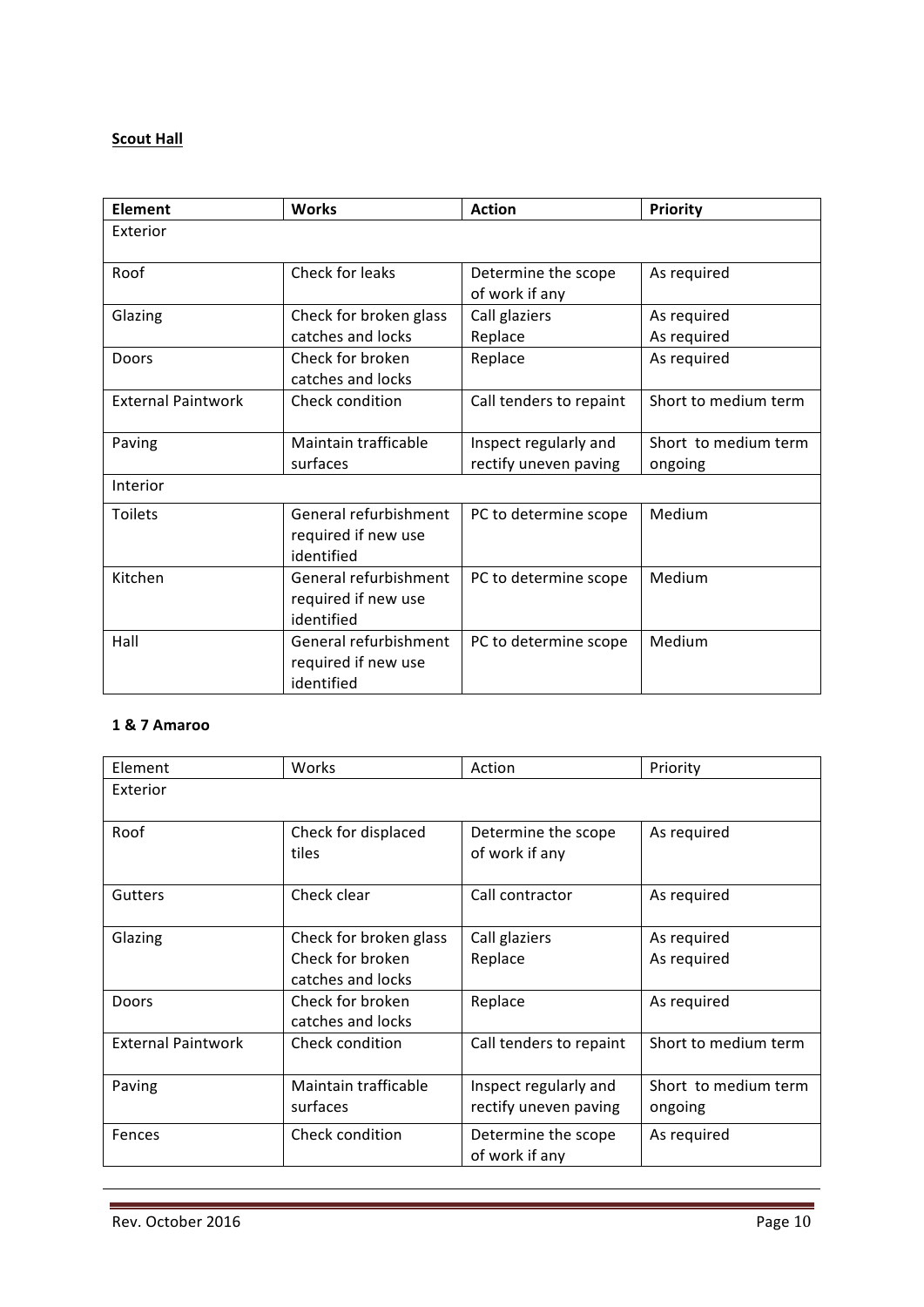| Interior general      |                                   |                      |             |
|-----------------------|-----------------------------------|----------------------|-------------|
| Structure             | Check for leaks and<br>cracking   | Render and paint     | As required |
| Floor finishes        | Inspect for condition<br>and wear | Respond as necessary | As required |
| Joinery and cabinetry | Inspect for condition<br>and wear | Respond as necessary | As required |
| Curtains and blinds   | Inspect for condition<br>and wear | Respond as necessary | As required |
| Electrical            | Monitor effectiveness             | Call contractor      | As required |
| Lighting              | Monitor effectiveness             | Call contractor      | As required |
| Heating systems       | Monitor effectiveness             | Call contractor      | As required |
| Plumbing              | Monitor effectiveness             | Call contractor      | As required |

## **Site wide equipment and information**

## Fire safety equipment

| Type and numbers      | Scheduled - with Parish administrator |
|-----------------------|---------------------------------------|
| Mode of operation     |                                       |
| Scheduled maintenance |                                       |
| Service agent         |                                       |
| When installed        |                                       |

First aid kits

| Type and numbers                | Scheduled - with Parish administrator |
|---------------------------------|---------------------------------------|
| Where located                   |                                       |
| Scheduled checks                |                                       |
| Service agent                   |                                       |
| When installed                  |                                       |
| Trained staff and<br>volunteers | Schedule to be prepared               |